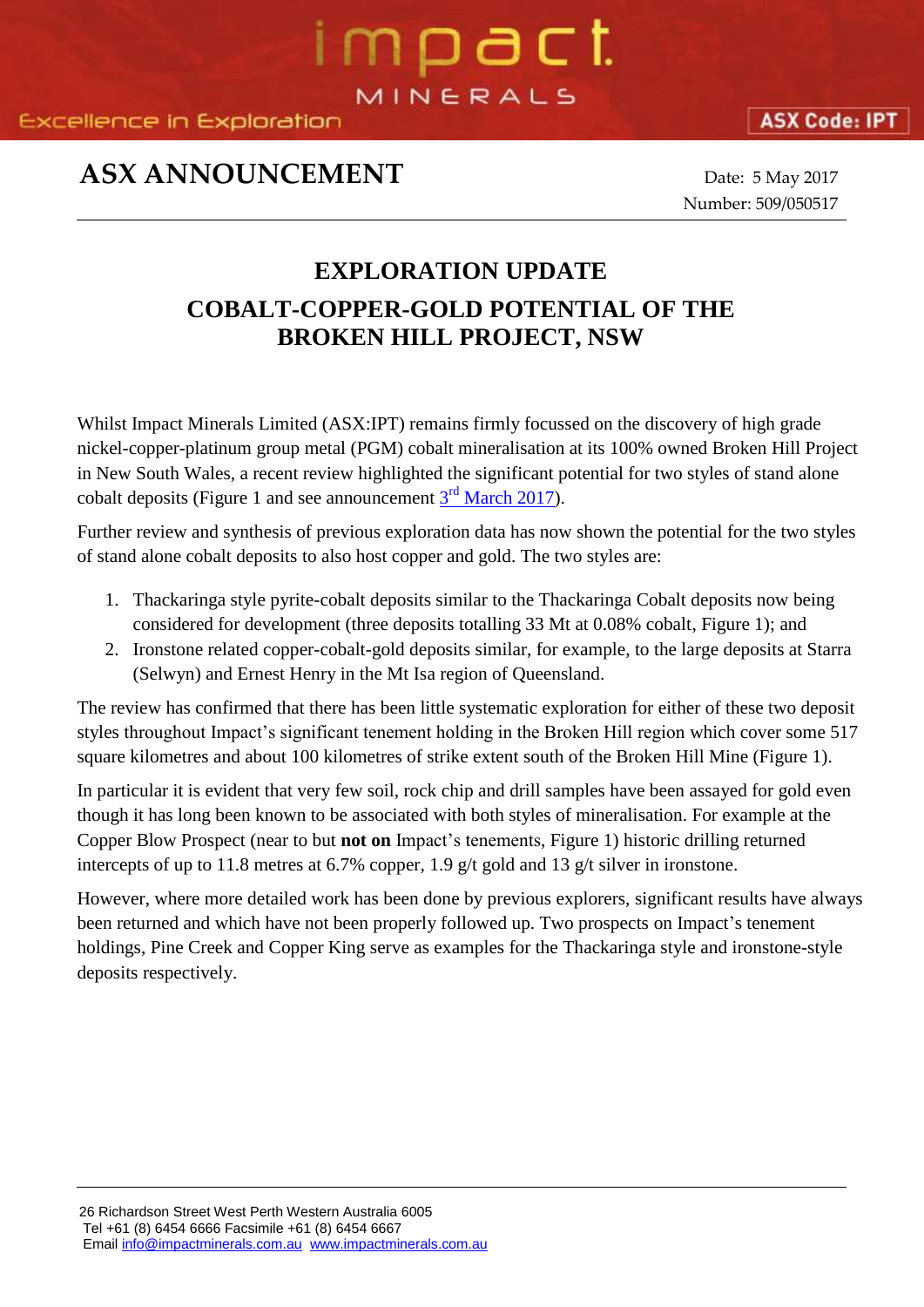### impact MINERALS

#### Excellence in Exploration



**Figure 1.** Impact's exploration licences in the Broken Hill area showing priority cobalt targets

#### **1. Thackaringa Style Deposits: Pine Creek**

The Pine Creek Prospect is located 10 km west of Broken Hill and occurs in the same rocks that host the Thackaringa deposits some 30 km to the south (Figure 1). Exploration in the 1980's identified two northsouth trending units of felsic gneiss with extensive disseminated pyrite.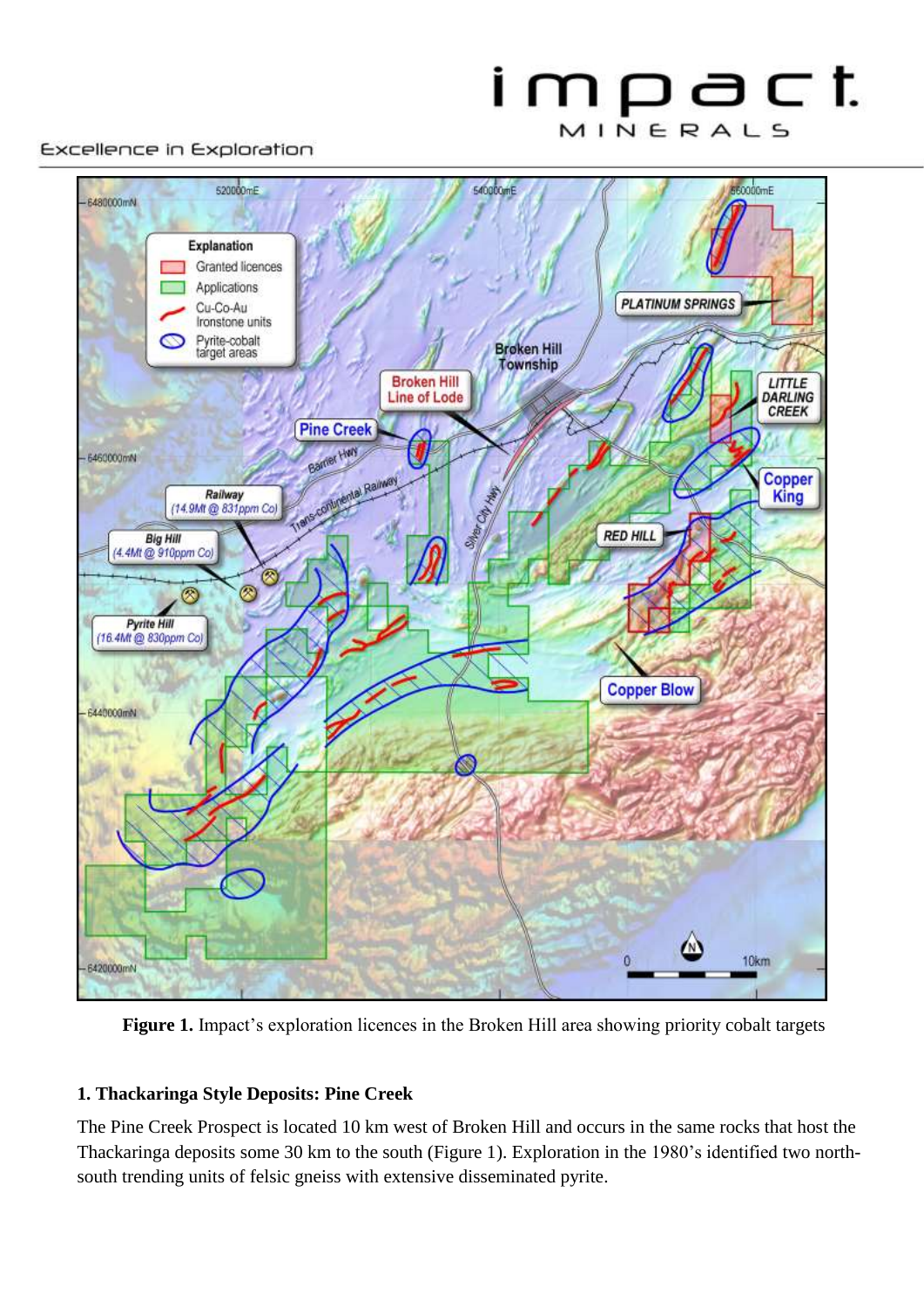Two drill holes intersected the western gneiss unit and intersected extensive pyrite (5-20%) with cobalt grades from 0.02% to 0.15% over at least 122 m and ended in mineralisation (Figure 2).

Assay results returned: **92 metres of 0.04% cobalt** (true thickness of about 45 metres, Figure 2).

Of note, a 20 metre thick intercept of low grade gold occurs in the last 20 metres of the hole and is also open at depth and associated with an increase in magnetite content (Figure 2). The best intercept in the hole is 10 metres at 0.1 g/t gold and this is considered significant and worthy of follow up.



Figure 2. Geology and significant drill results of the Pine Creek Project. Note the mineralisation is open at depth.

These are very encouraging results and may indicate the possibility of a large cobalt resource similar to Big Hill-Pyrite Hill in the area that may also have significant gold credits. The airborne magnetic data indicates two sub-parallel zones of interest that extend for at least one kilometre along trend on Impact's licence. In addition IP and EM data completed by the previous explorers identified many anomalies for disseminated and massive sulphide targets that have not been followed up or drilled.

### **2. Copper King**

The Copper King area is a series of historic copper occurrences and workings located in the east of Impact's tenements (Figure 1). Previous work has identified an anomalous copper-cobalt-gold trend up to 3.5 kilometres long which is in part defined by variably magnetic ironstone units. However the focus was mainly on copper exploration and assays for both gold and cobalt are minimal.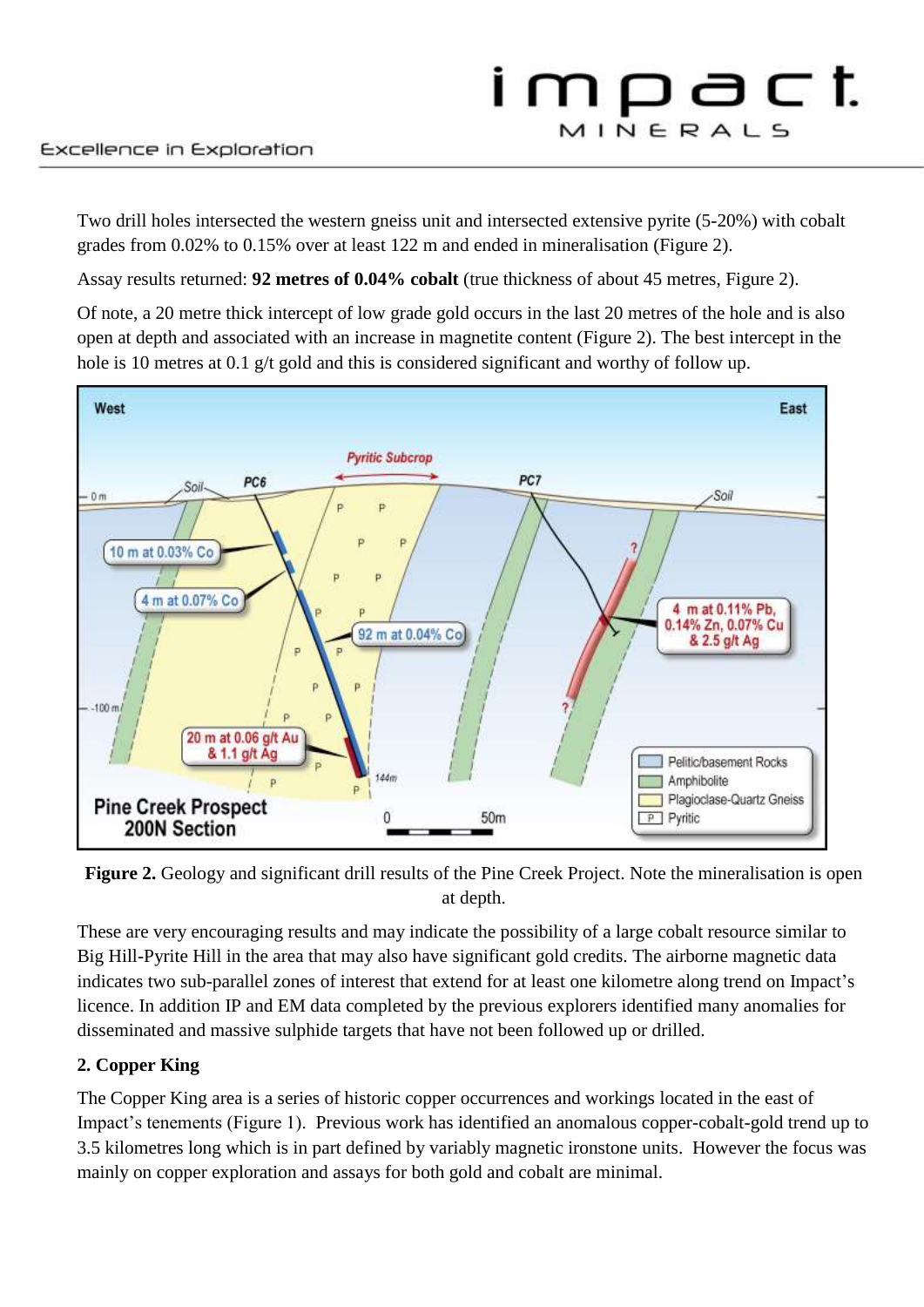Gold is mostly reported in rock chip samples with values reported of up to 0.75 g/t gold. Soil samples and drill samples were not assayed for gold. Rock chip samples for cobalt range up to 0.13% cobalt but there are no drill hole assays.

Three trenches dug in 2012 across parts of the trend near old workings returned up to:

### **23 metres at 1.5% copper and 4 g/t silver including 1.5 metres at 3.2% copper.**

The shafts and workings were extensively sampled with good grades and returned up to 3.3% copper, 1.2% lead, 1.2% zinc and 40 g/t silver. This data and limited shallow drilling was used to define a small non-JORC compliant resource estimate for copper. Gold and cobalt were not assayed.

The work done by previous explorers at these and other prospects has often been piecemeal and poorly conceived and executed. There is clear scope within Impact's licences to make multiple discoveries of deposits of copper-cobalt-gold.

### **Other Targets**

Magnetic ironstones that are potential hosts for cobalt-copper-gold mineralisation are identifiable in the regional airborne magnetic data. An interpretation of this data and regional geological maps shows that there are many strike kilometres of prospective ironstones within Impact's ground (Figure 1). In addition there are large tracts of ground that may contain the same rocks prospective for the Thackaringa style of pyrite-cobalt(-gold) deposits (Figure 1).

### **NEXT STEPS**

Impact remains firmly focussed on its exploration for deposits of high grade nickel-copper-PGM at Broken Hill and follow up work for this style of deposit will be a priority, in particular follow up field work in the eight areas identified by the VTEM survey in the Rockwell-Little Broken Hill Trend (see announcement  $3<sup>rd</sup>$  [May 2017\)](http://impactminerals.com.au/impact/wp-content/uploads/2017/05/508_030517-VTEM-at-Broken-Hill.pdf).

However the ongoing review of previous exploration data continues to reveal the potential for other styles of mineralisation including cobalt-copper-gold and silver-lead-zinc, all of which deserve further work.

Accordingly Impact is considering various options to fund exploration for these other styles of deposit.

#### **Dr Michael G Jones Managing Director**

*The review of exploration activities and results contained in this report is based on information compiled by Dr Mike Jones, a Member of the Australian Institute of Geoscientists. He is a director of the company and works for Impact Minerals Limited. He has sufficient experience which is relevant to the style of mineralisation and types of deposits under consideration and to the activity which he is undertaking to qualify as a Competent Person as defined in the 2012 edition of the Australasian Code for Reporting of Exploration Results, Mineral Resources and Ore Reserves (the JORC Code). Mike Jones has consented to the inclusion in the report of the matters based on his information in the form and context in which it appears.*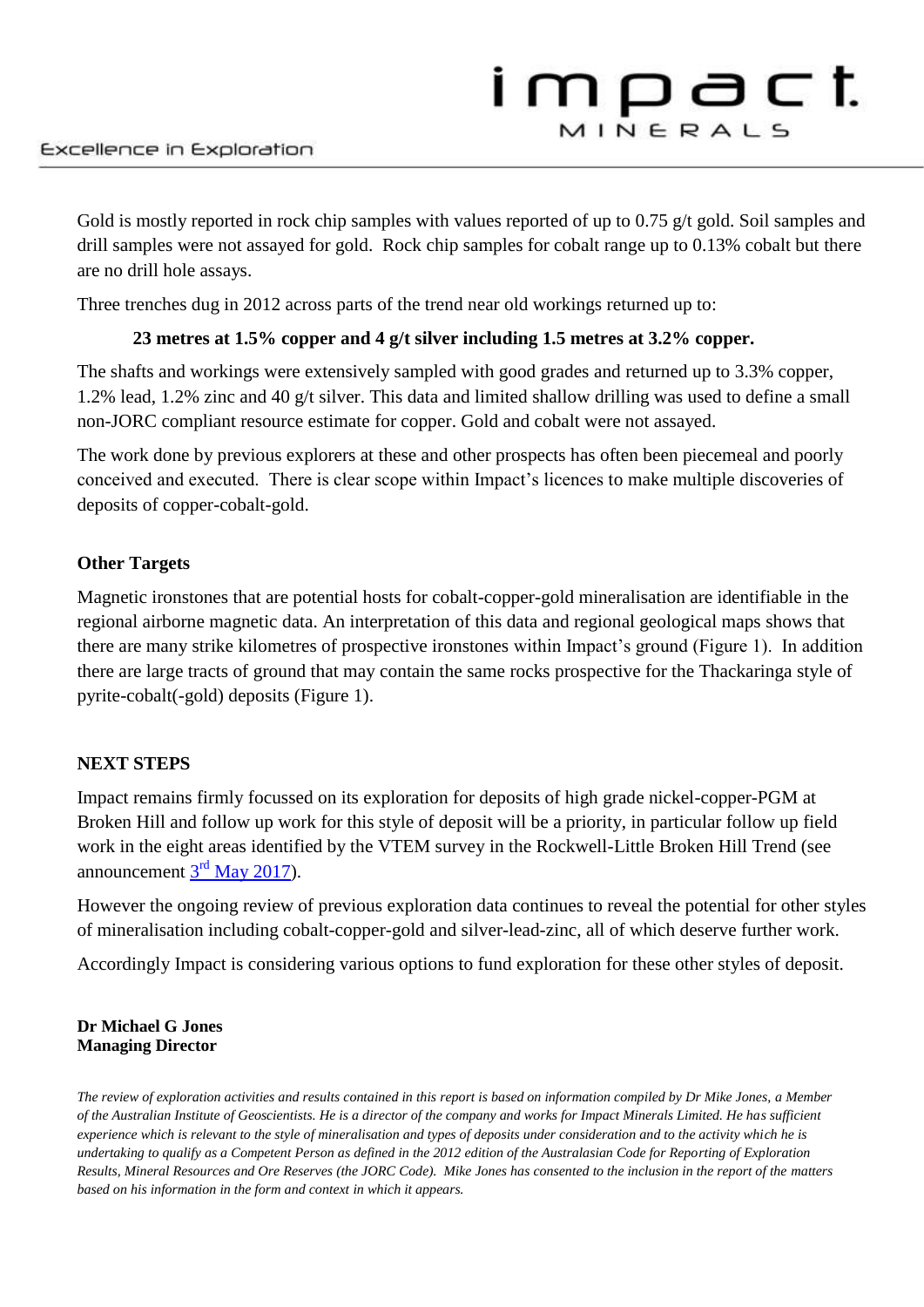#### **APPENDIX 1 - SECTION 1 SAMPLING TECHNIQUES AND DATA**

| <b>Criteria</b>            | <b>JORC Code explanation</b>                                                                                                                                                                                                                                                                                                                                                                                                                                                                                                                                                                | Commentary                                                                                                                                                                                                                                                                                                                                                                                                                                                                                                                                                                                                                                                                                                  |
|----------------------------|---------------------------------------------------------------------------------------------------------------------------------------------------------------------------------------------------------------------------------------------------------------------------------------------------------------------------------------------------------------------------------------------------------------------------------------------------------------------------------------------------------------------------------------------------------------------------------------------|-------------------------------------------------------------------------------------------------------------------------------------------------------------------------------------------------------------------------------------------------------------------------------------------------------------------------------------------------------------------------------------------------------------------------------------------------------------------------------------------------------------------------------------------------------------------------------------------------------------------------------------------------------------------------------------------------------------|
| <b>Sampling techniques</b> | Nature and quality of sampling (e.g. cut channels, random chips, or specific<br>specialised industry standard measurement tools appropriate to the<br>minerals under investigation, such as down hole gamma sondes, or<br>handheld XRF instruments, etc). These examples should not be taken as<br>limiting the broad meaning of sampling.                                                                                                                                                                                                                                                  | <b>Rock Chip Samples</b><br>Random rock samples were taken at surface which represented favourable geology and alteration to<br>known mineralisation in the region. Samples are variably weathered.<br><b>Soil Samples</b><br>Soil samples were taken at 50 m intervals from a hole 15-20 deep and sieved to -2mm to collect about<br>250 g of material.<br><b>Diamond Drilling</b><br>Diamond drilling was used to produce drill core either with a diameter of 63.5 mm (HQ) or 47.6 mm (NQ).<br>A handheld XRF instrument was used to analyse the drill core at 50 cm intervals.                                                                                                                          |
|                            | Include reference to measures taken to ensure sample representivity and<br>the appropriate calibration of any measurement tools or systems used                                                                                                                                                                                                                                                                                                                                                                                                                                             | <b>Rock Chip Samples</b><br>Representative rock chip samples at each sample site weigh between 0.8 and 1.2 kg. Soil samples are<br>taken at a consistent depth below surface and sieved.<br>Soil Samples and Drill Samples<br>Sample representivity was ensured by a combination of Company Procedures regarding quality control<br>(QC) and quality assurance / testing (QA).<br>Examples of QC include (but are not limited to), daily workplace and equipment inspections, as well as<br>drilling and sampling procedures.<br>Examples of QA include (but are not limited to) collection of "field duplicates", the use of certified<br>standards and blank samples approximately every 50 samples.      |
|                            | Aspects of the determination of mineralisation that are Material to the<br>Public Report. In cases where 'industry standard' work has been done this<br>would be relatively simple (e.g. 'reverse circulation drilling was used to<br>obtain 1 m samples from which 3 kg was pulverised to produce a 30 g<br>charge for fire assay'). In other cases more explanation may be required,<br>such as where there is coarse gold that has inherent sampling problems.<br>Unusual commodities or mineralisation types (e.g. submarine nodules) may<br>warrant disclosure of detailed information | <b>Rock Chip and Diamond Drill Samples</b><br>Rock samples and split diamond core were sent to Intertek Adelaide where they were crushed, dried and<br>pulverised (total prep) to produce a 25-30 g sub-sample for analysis by four acid digest with an ICP/AES<br>finish for ore grade base metal samples and either lead collection or nickel sulphide fire assay with AAS or<br>MS finish for gold and the PGMs. Weathered samples contained gossanous sulphide material. Soil<br>samples were sent to SGS Perth for analysis by the MMI digest.<br>The XRF data is qualitative only. A comparison between the XRF results and wet chemical assay data will<br>be completed on receipt of final results. |
| <b>Drilling techniques</b> | Drill type (e.g. core, reverse circulation, open-hole hammer, rotary air blast,<br>auger, Bangka, sonic, etc) and details (e.g. core diameter, triple or standard<br>tube, depth of diamond tails, face-sampling bit or other type, whether core<br>is oriented and if so, by what method, etc).                                                                                                                                                                                                                                                                                            | Diamond Drilling comprises NQ (47.6 mm diameter) and HQ (63.5 mm diameter) sized core. Impact<br>diamond core is triple tube and is oriented. Historical diamond core was not oriented.                                                                                                                                                                                                                                                                                                                                                                                                                                                                                                                     |
| Drill sample recovery      | Method of recording and assessing core and chip sample recoveries and<br>results assessed                                                                                                                                                                                                                                                                                                                                                                                                                                                                                                   | Diamond core recoveries for all holes are logged and recorded. Recoveries are estimated to be<br>approximately >97% for the Red Hill Prospect. No significant core loss or sample recovery problems are<br>observed in the drill core.                                                                                                                                                                                                                                                                                                                                                                                                                                                                      |

# $im_{MINERALS}$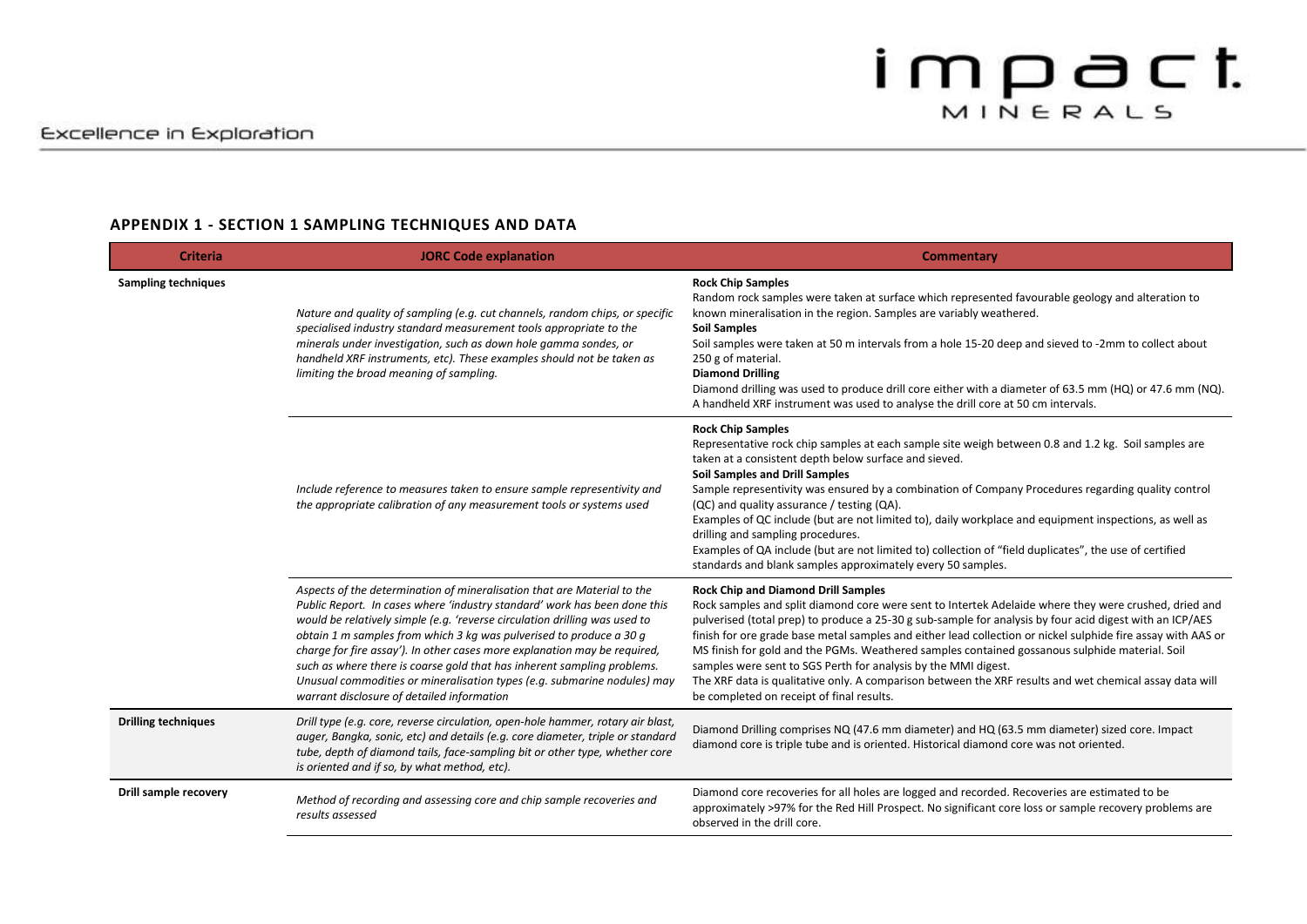| <b>Criteria</b>                                   | <b>JORC Code explanation</b>                                                                                                                                                                            | <b>Commentary</b>                                                                                                                                                                                                                                                                                          |
|---------------------------------------------------|---------------------------------------------------------------------------------------------------------------------------------------------------------------------------------------------------------|------------------------------------------------------------------------------------------------------------------------------------------------------------------------------------------------------------------------------------------------------------------------------------------------------------|
|                                                   | Measures taken to maximise sample recovery and ensure representative<br>nature of the samples                                                                                                           | Diamond core is reconstructed into continuous runs on an angle iron cradle for orientation marking.<br>Depths are checked against the depth given on the core blocks and rod counts are routinely carried out<br>by the driller.                                                                           |
|                                                   | Whether a relationship exists between sample recovery and grade and<br>whether sample bias may have occurred due to preferential loss/gain of<br>fine/coarse material.                                  | No sample bias has been established.                                                                                                                                                                                                                                                                       |
| Logging                                           | Whether core and chip samples have been geologically and geotechnically<br>logged to a level of detail to support appropriate Mineral Resource<br>estimation, mining studies and metallurgical studies. | Geological logging of samples followed company and industry common practice. Qualitative logging of<br>samples included (but not limited to); lithology, mineralogy, alteration, veining and weathering. Diamond<br>core logging included additional fields such as structure and geotechnical parameters. |
|                                                   |                                                                                                                                                                                                         | Magnetic Susceptibility measurements were taken for each 0.5 m diamond core interval.                                                                                                                                                                                                                      |
|                                                   |                                                                                                                                                                                                         | For diamond core, information on structure type, dip, dip direction, texture, shape and fill material has<br>been recorded in the logs. RQD data has been recorded on selected diamond holes. Handheld XRF<br>analysis was completed at 50 cm intervals on diamond core.                                   |
|                                                   | Whether logging is qualitative or quantitative in nature. Core (or costean,<br>channel, etc) photography.                                                                                               | All logging is quantitative, based on visual field estimates. Systematic photography of the diamond core in<br>the wet and dry form was completed.                                                                                                                                                         |
|                                                   | The total length and percentage of the relevant intersections logged                                                                                                                                    | All diamond drill holes were logged in full.                                                                                                                                                                                                                                                               |
|                                                   |                                                                                                                                                                                                         | Detailed diamond core logging, with digital capture was conducted for 100% of the core by Impact's on-<br>site geologist.                                                                                                                                                                                  |
| Sub-sampling techniques and<br>sample preparation | If core, whether cut or sawn and whether quarter, half or all core taken.                                                                                                                               | All core samples were sampled by half core. Selected intervals of quarter core will be selected for check<br>assays if required.                                                                                                                                                                           |
|                                                   | If non-core, whether riffled, tube sampled, rotary split, etc and whether<br>sampled wet or dry.                                                                                                        | No RC drilling results are reported.                                                                                                                                                                                                                                                                       |
|                                                   | For all sample types, the nature, quality and appropriateness of the sample<br>preparation technique.                                                                                                   | Company procedures were followed to ensure sub-sampling adequacy and consistency. These included<br>(but were not limited to) daily work place inspections of sampling equipment and practices, as well as<br>sub-sample duplicates ("field duplicates").                                                  |
|                                                   | Quality control procedures adopted for all sub-sampling stages to maximise<br>representivity of samples.                                                                                                | Laboratory QC procedures for rock sample and diamond drill core assays involve the use of internal<br>certified reference material as assay standards, along with blanks, duplicates and replicates.                                                                                                       |
|                                                   | Measures taken to ensure that the sampling is representative of the in situ<br>material collected, including for instance results for field duplicate/second-<br>half sampling.                         | <b>Rock and Soil Samples</b><br>Field duplicates were taken at selected sample sites.                                                                                                                                                                                                                      |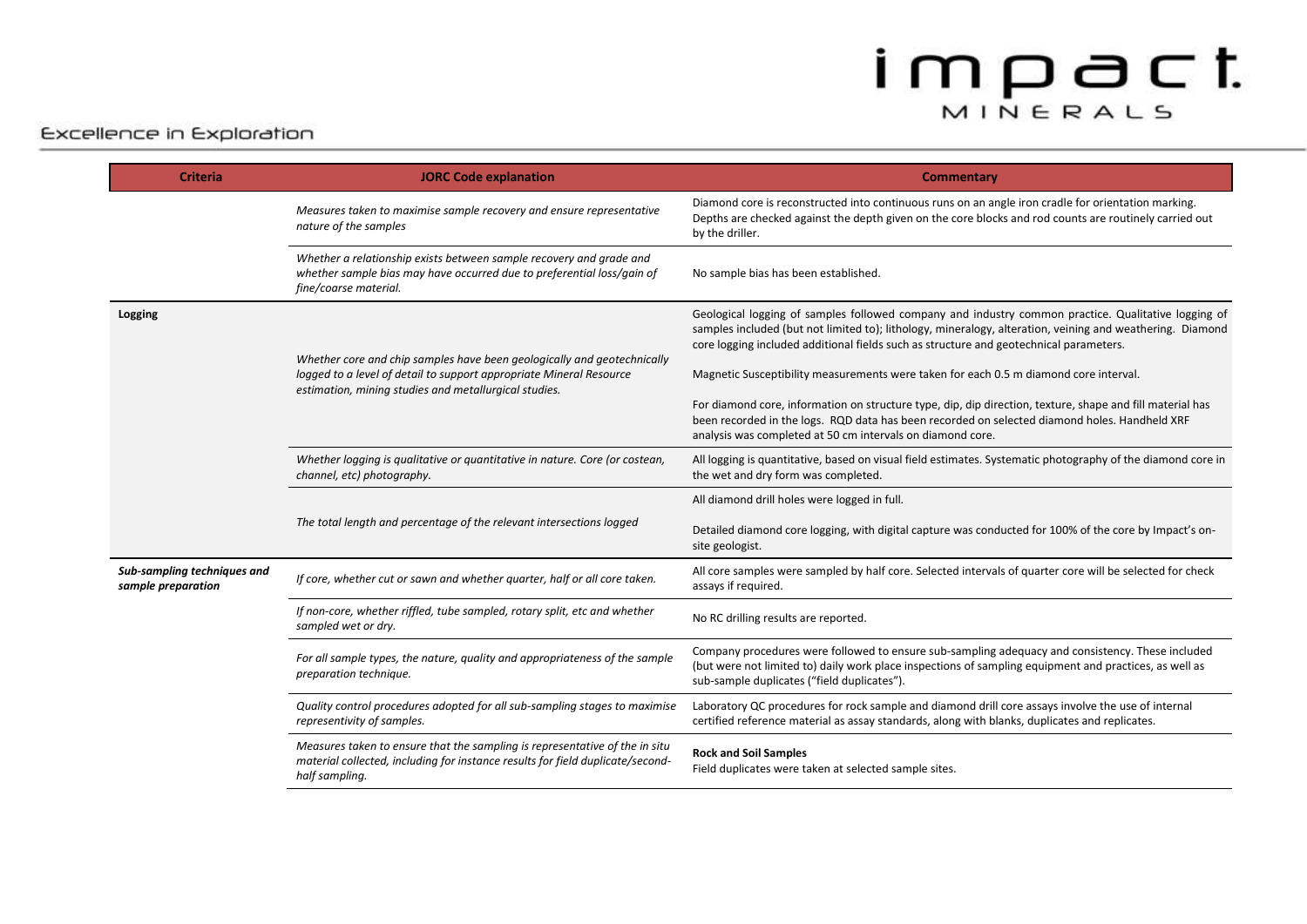| <b>Criteria</b>                               | <b>JORC Code explanation</b>                                                                                                                                                                                                           | Commentary                                                                                                                                                                                                                                                                                                                                                 |
|-----------------------------------------------|----------------------------------------------------------------------------------------------------------------------------------------------------------------------------------------------------------------------------------------|------------------------------------------------------------------------------------------------------------------------------------------------------------------------------------------------------------------------------------------------------------------------------------------------------------------------------------------------------------|
|                                               | Whether sample sizes are appropriate to the grain size of the material being<br>sampled.                                                                                                                                               | <b>Diamond Core Samples</b><br>Quarter core duplicate samples are taken randomly every 50 samples. Sample sizes at Red Hill are<br>considered adequate due to mineralisation style.                                                                                                                                                                        |
| Quality of assay data and<br>laboratory tests | The nature, quality and appropriateness of the assaying and laboratory<br>procedures used and whether the technique is considered partial or total.                                                                                    | An industry standard fire assay technique for samples using lead collection with an Atomic Absorption<br>Spectrometry (AAS) finish was used for gold and aqua regia digest for base metals and silver.                                                                                                                                                     |
|                                               | For geophysical tools, spectrometers, handheld XRF instruments, etc, the<br>parameters used in determining the analysis including instrument make and<br>model, reading times, calibrations factors applied and their derivation, etc. | No geophysical tools were used to determine material element concentrations. A handheld XRF was used<br>for qualitative analysis only.                                                                                                                                                                                                                     |
|                                               | Nature of quality control procedures adopted (e.g. standards, blanks,<br>duplicates, external laboratory checks) and whether acceptable levels of<br>accuracy (i.e. lack of bias) and precision have been established.                 | <b>Rock Chip Samples</b><br>For the rock chips, quality control procedures for assays were followed via internal laboratory protocols.<br>Accuracy and precision are within acceptable limits.<br><b>Diamond Drill Samples</b><br>Reference standards and blanks are routinely inserted into every batch of samples at a rate of 1 in every<br>50 samples. |
| Verification of sampling and<br>assaying      | The verification of significant intersections by either independent or<br>alternative company personnel.                                                                                                                               | The results have not been verified by independent or alternative companies. This is not required at this<br>stage of exploration.                                                                                                                                                                                                                          |
|                                               | The use of twinned holes.                                                                                                                                                                                                              | No drilling results are reported.                                                                                                                                                                                                                                                                                                                          |
|                                               | Documentation of primary data, data entry procedures, data verification,<br>data storage (physical and electronic) protocols.                                                                                                          | Primary assay data for rock chips has been entered into standard Excel templates for plotting in Mapinfo.<br>All historical drill data has been entered digitally by previous explorers and verified internally by Impact.                                                                                                                                 |
|                                               | Discuss any adjustment to assay data.                                                                                                                                                                                                  | There are no adjustments to the assay data.                                                                                                                                                                                                                                                                                                                |
| Location of data points                       | Accuracy and quality of surveys used to locate drillholes (collar and down-<br>hole surveys), trenches, mine workings and other locations used in Mineral<br>Resource estimation.                                                      | Sample locations and drill holes were located by hand held GPS.                                                                                                                                                                                                                                                                                            |
|                                               | Specification of the grid system used.                                                                                                                                                                                                 | The grid system for Broken Hill is MGA_GDA94, Zone 54.                                                                                                                                                                                                                                                                                                     |
|                                               | Quality and adequacy of topographic control.                                                                                                                                                                                           | Standard government topographic maps have been used for topographic validation.<br>For the diamond holes, down-hole single shot surveys were conducted by the drilling contractor. Surveys<br>were conducted at 15 m, 30 m and then approximately every 30 m down-hole.                                                                                    |
| Data spacing and distribution                 | Data spacing for reporting of Exploration Results.                                                                                                                                                                                     | Sample spacing for the soil survey was on a 50 m by 50 m grid.<br>Reconnaissance drill spacing is approximately 200 m.                                                                                                                                                                                                                                     |
|                                               | Whether the data spacing and distribution is sufficient to establish the<br>degree of geological and grade continuity appropriate for the Mineral<br>Resource and Ore Reserve estimation procedure(s) and classifications<br>applied.  | Estimations of grade and tonnes have not yet been made.                                                                                                                                                                                                                                                                                                    |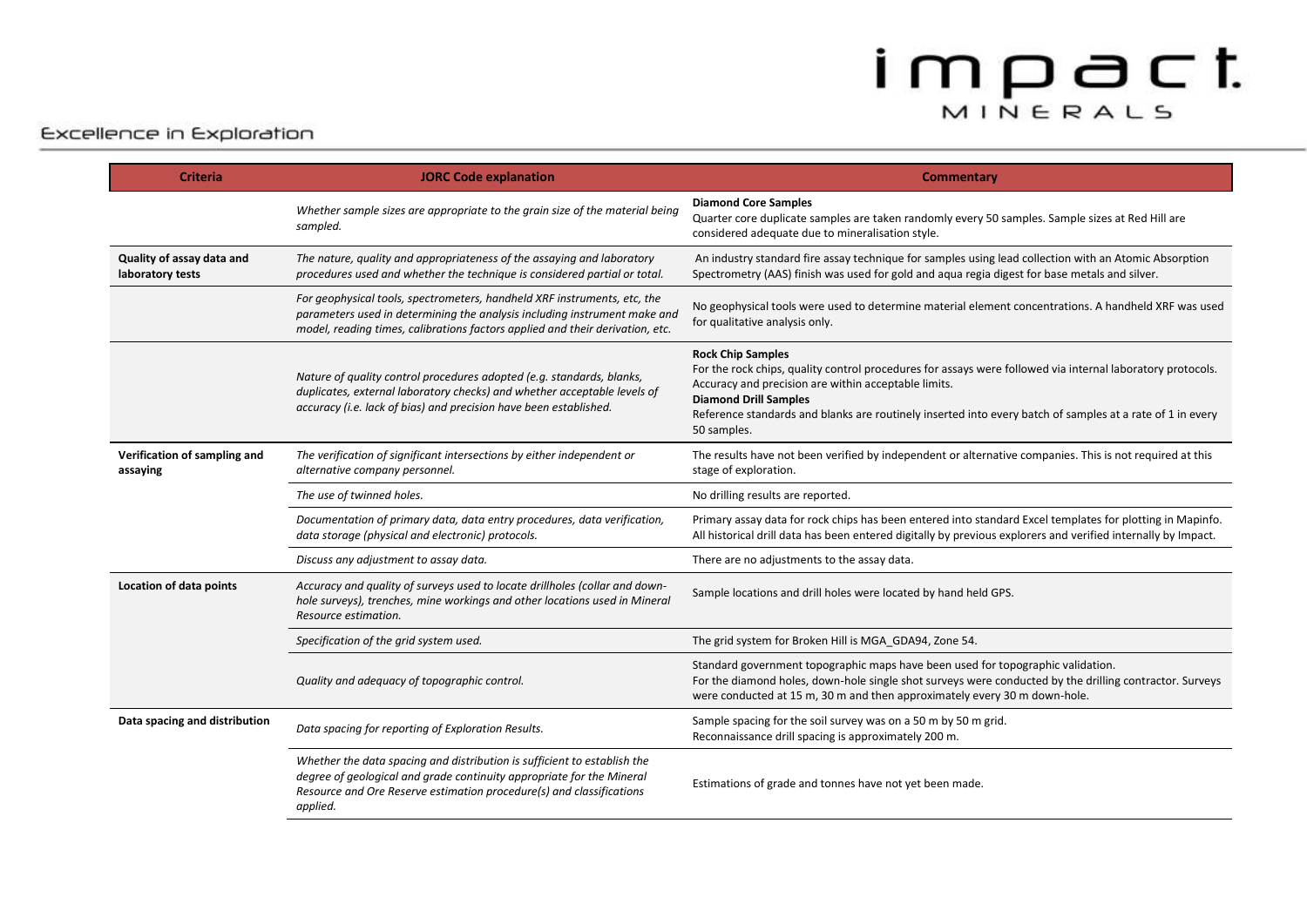### Excellence in Exploration

| <b>Criteria</b>                                            | <b>JORC Code explanation</b>                                                                                                                                                                                     | Commentary                                                                                                                                                                                                                                                                                                                      |
|------------------------------------------------------------|------------------------------------------------------------------------------------------------------------------------------------------------------------------------------------------------------------------|---------------------------------------------------------------------------------------------------------------------------------------------------------------------------------------------------------------------------------------------------------------------------------------------------------------------------------|
|                                                            | Whether sample compositing has been applied.                                                                                                                                                                     | Sample compositing has not been applied.                                                                                                                                                                                                                                                                                        |
| Orientation of data in relation<br>to geological structure | Whether the orientation of sampling achieves unbiased sampling of possible<br>structures and the extent to which this is known, considering the deposit<br>type.                                                 | Not relevant to soil and rock chip results.<br>The orientation of mineralisation in RHD001 yet to be determined.                                                                                                                                                                                                                |
|                                                            | If the relationship between the drilling orientation and the orientation of<br>key mineralised structures is considered to have introduced a sampling bias,<br>this should be assessed and reported if material. | Not relevant to soil and rock chip results or early stage exploration drill results.                                                                                                                                                                                                                                            |
| Sample security                                            | The measures taken to ensure sample security.                                                                                                                                                                    | Chain of custody is managed by Impact Minerals Ltd. Samples for Broken Hill are delivered by Impact<br>Minerals Ltd by courier who transports them to the laboratory for prep and assay. Whilst in storage,<br>they are kept in a locked yard. Tracking sheets have been set up to track the progress of batches of<br>samples. |
| <b>Audits or reviews</b>                                   | The results of any audits or reviews of sampling techniques and data.                                                                                                                                            | At this stage of exploration a review of the sampling techniques and data by an external party is not<br>warranted.                                                                                                                                                                                                             |

#### **SECTION 2 REPORTING OF EXPLORATION RESULTS**

| <b>Criteria</b>                             | <b>JORC Code explanation</b>                                                                                                                                                                                                                                                          | <b>Commentary</b>                                                                                                                                                                                                                                                                                                                                                                                                 |
|---------------------------------------------|---------------------------------------------------------------------------------------------------------------------------------------------------------------------------------------------------------------------------------------------------------------------------------------|-------------------------------------------------------------------------------------------------------------------------------------------------------------------------------------------------------------------------------------------------------------------------------------------------------------------------------------------------------------------------------------------------------------------|
| Mineral tenement and land<br>tenure status  | Type, reference name/number, location and ownership including<br>agreements or material issues with third parties such as joint ventures,<br>partnerships, overriding royalties, native title interests, historical sites,<br>wilderness or national park and environmental settings. | The Broken Hill Project currently comprises 1 exploration licences covering 100 $\text{km}^2$ . The tenement is held<br>100% by Golden Cross Resources Ltd. Impact Minerals Limited is earning 80% of the nickel-copper-PGE<br>rights in the licence from Golden Cross. No aboriginal sites or places have been declared or recorded over<br>the licence area. There are no national parks over the license area. |
|                                             | The security of the tenure held at the time of reporting along with any<br>known impediments to obtaining a licence to operate in the area.                                                                                                                                           | The tenement is in good standing with no known impediments.                                                                                                                                                                                                                                                                                                                                                       |
| <b>Exploration done by other</b><br>parties | Acknowledgment and appraisal of exploration by other parties.                                                                                                                                                                                                                         | There has been no significant previous work at this prospect.                                                                                                                                                                                                                                                                                                                                                     |
| Geology                                     | Deposit type, geological setting and style of mineralisation.                                                                                                                                                                                                                         | Nickel-copper-PGE sulphide mineralisation associated with an ultramafic intrusion.                                                                                                                                                                                                                                                                                                                                |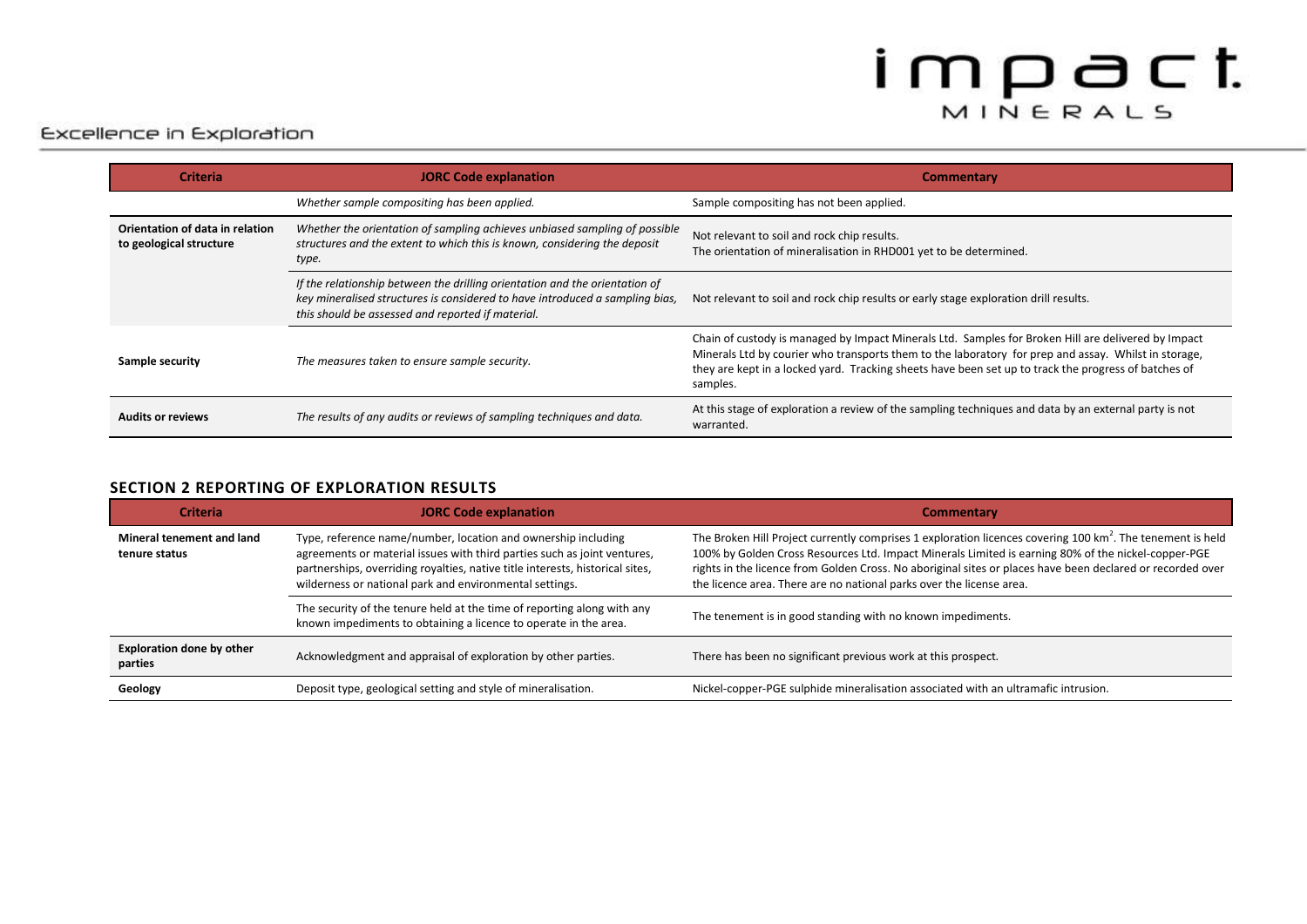| <b>Criteria</b>                                                               | <b>JORC Code explanation</b>                                                                                                                                                                                                                                                                                                                                                                                                                                               | <b>Commentary</b>                                                                                                                                                                               |
|-------------------------------------------------------------------------------|----------------------------------------------------------------------------------------------------------------------------------------------------------------------------------------------------------------------------------------------------------------------------------------------------------------------------------------------------------------------------------------------------------------------------------------------------------------------------|-------------------------------------------------------------------------------------------------------------------------------------------------------------------------------------------------|
| <b>Drill hole Information</b>                                                 | A summary of all information material to the understanding of the<br>exploration results including a tabulation of the following information for<br>all Material drill holes:<br>easting and northing of the drill hole collar<br>$\bullet$<br>elevation or RL (Reduced Level - elevation above sea level in See Table in text.<br>$\bullet$<br>metres) of the drill hole collar<br>dip and azimuth of the hole<br>down hole length and interception depth<br>hole length. |                                                                                                                                                                                                 |
| Data aggregation methods                                                      | In reporting Exploration Results, weighting averaging techniques, maximum<br>and/or minimum grade truncations (e.g. cutting of high grades) and cut-off<br>grades are usually Material and should be stated.                                                                                                                                                                                                                                                               | All reported assays have been length weighted. No top cuts have been applied. A cut-off of approximately<br>0.1% Cu, 0.4% Cu and 1.0% Cu has been applied for reporting of exploration results. |
|                                                                               | Where aggregate intercepts incorporate short lengths of high grade results<br>and longer lengths of low grade results, the procedure used for such<br>aggregation should be stated and some typical examples of such<br>aggregations should be shown in detail.                                                                                                                                                                                                            | High grade massive sulphide intervals internal to broader zones of disseminated sulphide mineralisation<br>are reported as included intervals.                                                  |
|                                                                               | The assumptions used for any reporting of metal equivalent values should<br>be clearly stated.                                                                                                                                                                                                                                                                                                                                                                             | No metal equivalents have been reported.                                                                                                                                                        |
| <b>Relationship between</b><br>mineralisation widths and<br>intercept lengths | These relationships are particularly important in the reporting of<br><b>Exploration Results.</b><br>If the geometry of the mineralisation with respect to the drill hole angle is<br>known, its nature should be reported.<br>If it is not known and only the down hole lengths are reported, there should<br>be a clear statement to this effect (e.g. 'down hole length, true width not<br>known').                                                                     | The orientation of mineralisation in RHD001 is yet to be determined.                                                                                                                            |
| <b>Diagrams</b>                                                               | Appropriate maps and sections (with scales) and tabulations of intercepts<br>should be included for any significant discovery being reported These<br>should include, but not be limited to a plan view of drill hole collar locations<br>and appropriate sectional views.                                                                                                                                                                                                 | Refer to Figures in body of text.                                                                                                                                                               |
| <b>Balanced reporting</b>                                                     | Where comprehensive reporting of all Exploration Results is not<br>practicable, representative reporting of both low and high grades and/or<br>widths should be practiced to avoid misleading reporting of Exploration<br>Results.                                                                                                                                                                                                                                         | All results reported are representative                                                                                                                                                         |